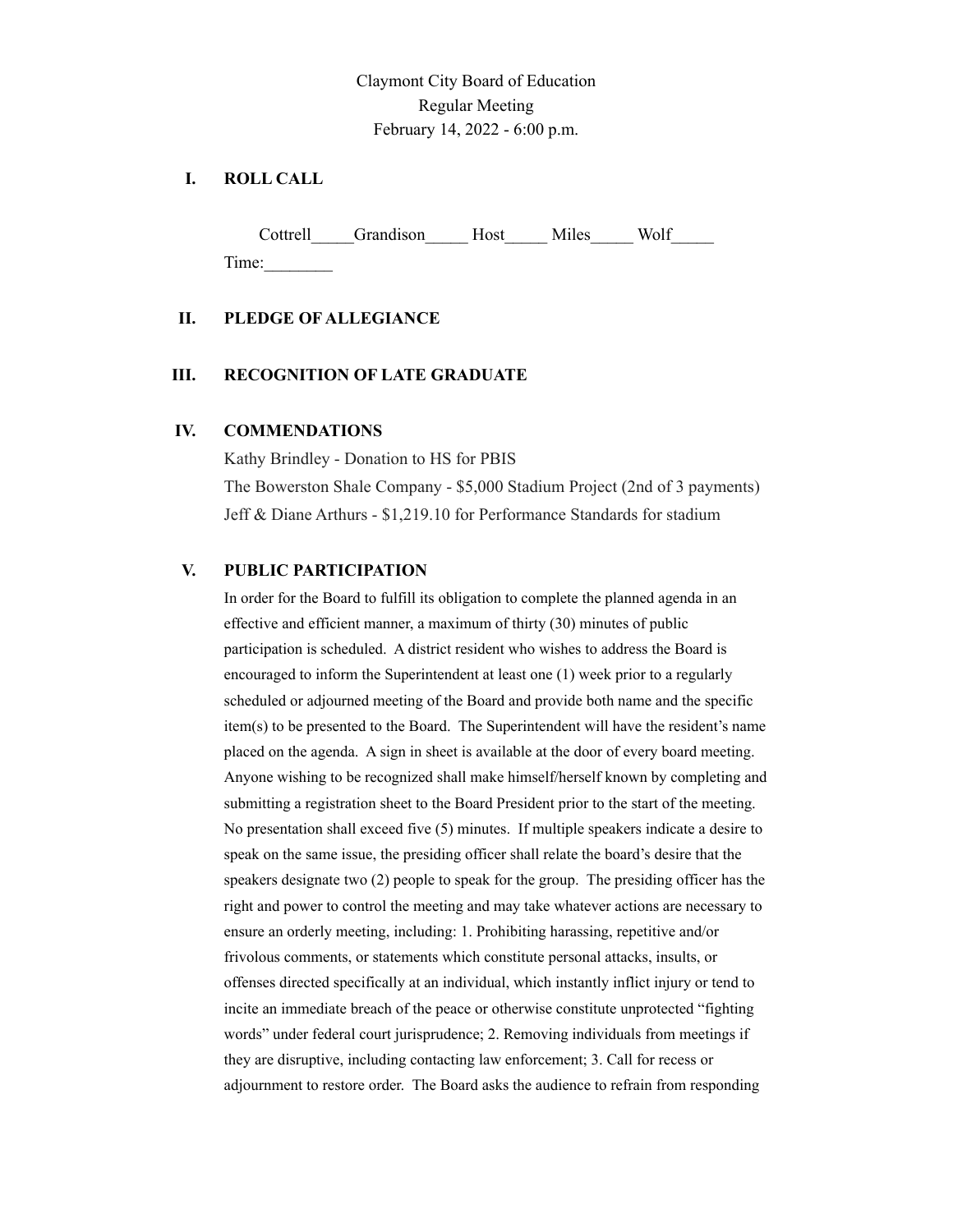to the speaker's comments, including cheering and applauding, so that all Board members can focus their attention entirely on the speaker. Although the Board may ask clarifying questions, please be reminded that the Board cannot respond directly to any comments made this evening.

**John O'Hara - Potential closure of Intermediate School**

### **VI. BOARD AGENDAADDENDUMS/ADDITIONS/CORRECTIONS**

Motion \_\_\_\_\_\_\_\_\_\_ and Second \_\_\_\_\_\_\_\_\_\_ to approve the following organizational items:

C. **APPROVE** the three year administrative contracts for the following: Jodie Miles Assistant Superintendent/Curriculum Director Heather O'Connor Special Services Director

S. **EMPLOY** the following individuals to a 90 day probationary contracts, pending proper credentials:

> Trisha Orr - 2 Hr. Cook at the HS, Step 0 Wendi Dorland - 3.42 Hrs. Bus Aide, Step 0

| Roll Call: Cottrell | Grandison | Host | Miles | Wolf |
|---------------------|-----------|------|-------|------|
|                     |           |      |       |      |

Motion

# **VII. BOARD DISCUSSION**

ESSER Funds Board Packet Discussion ODE Bus Purchase Grant

#### **VIII. ADMINISTRATIVE REPORTS**

| Eric Henry                   | Andrea Burlison          |
|------------------------------|--------------------------|
| Beth Lint                    | Principals' Report       |
| Jodie Miles                  | Heather O'Connor         |
| <b>Buckeye Career Center</b> | Superintendent/Treasurer |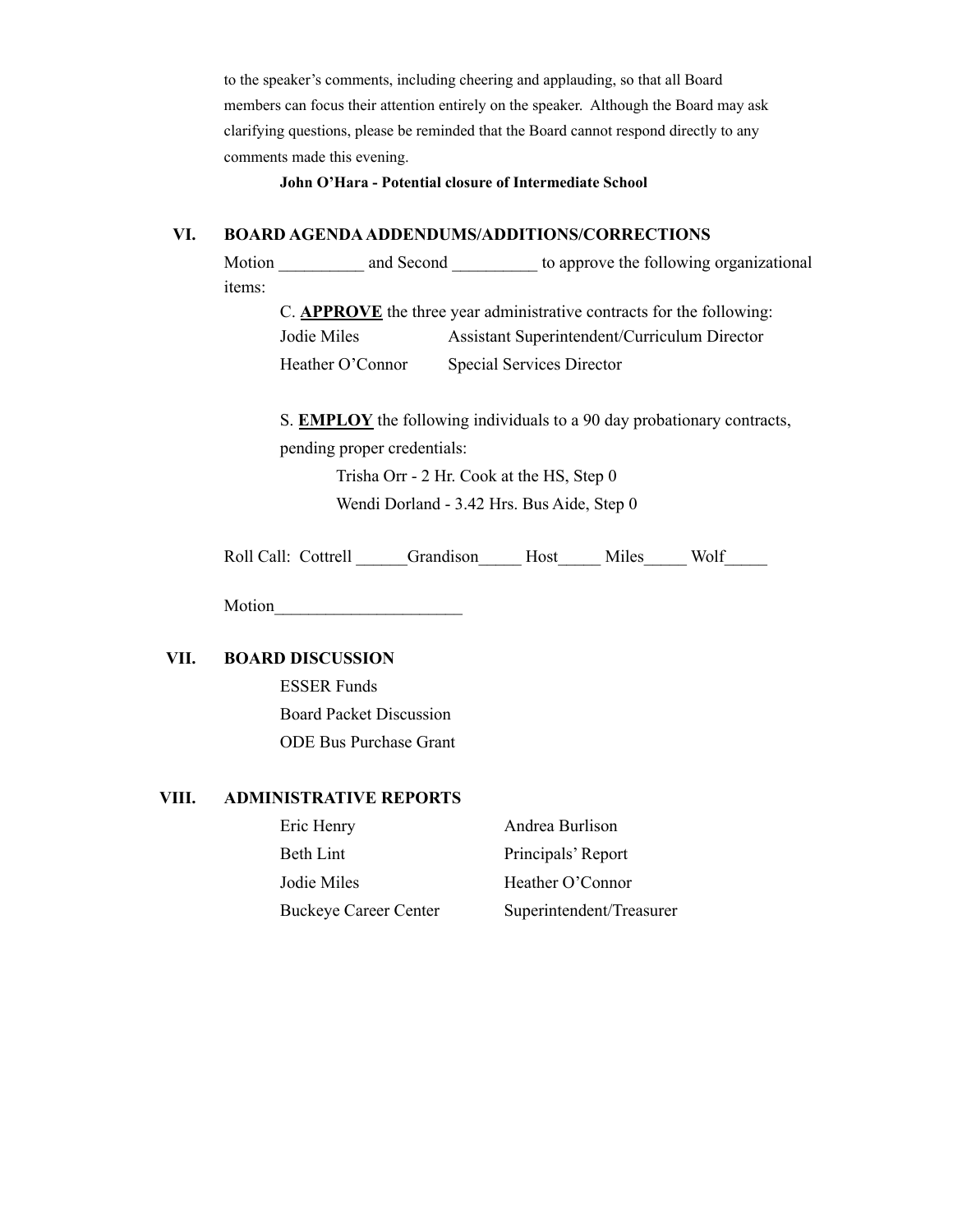# **IX. EXECUTIVE SESSION**

| Moved by                        |  |           |      |       | to enter |
|---------------------------------|--|-----------|------|-------|----------|
| <b>Executive Session</b>        |  |           |      |       |          |
| Roll Call: Cottrell<br>Time in: |  | Grandison | Host | Miles | Wolf     |

A. To consider one or more, as applicable, of the check marked items with respect to a public employee or official:

1. \_\_ Appointment; 5. \_\_ Promotion;

2. Employment; 6. Demotion;

3. Dismissal; 7. Compensation of a public employee or official; or

4. \_\_ Discipline; 8. \_\_ Investigation of charges/complaints against a public

employee, official, licensee, or regulated individual (unless public hearing requested).

B. To consider the purchase of property for public purposes, or for the sale of property at competitive bidding, if premature disclosure of information would give an unfair competitive or bargaining advantage to a person whose personal, private interest is adverse to the public interest.

C. Conferences with an attorney for the public body concerning disputes involving the public body that are the subject of pending or imminent court action.

D**.** Preparing for, conducting, or reviewing negotiations or bargaining sessions with public employees concerning their compensation or other terms and conditions of their employment.

E**.** Matters required to be kept confidential by federal law or regulations or state statutes.

F. Details relative to security arrangements and emergency response protocols for a public body or a public office, if disclosure of the matters discussed could reasonably be expected to jeopardize the security of the public body or public office.

Time Out: \_\_\_\_\_\_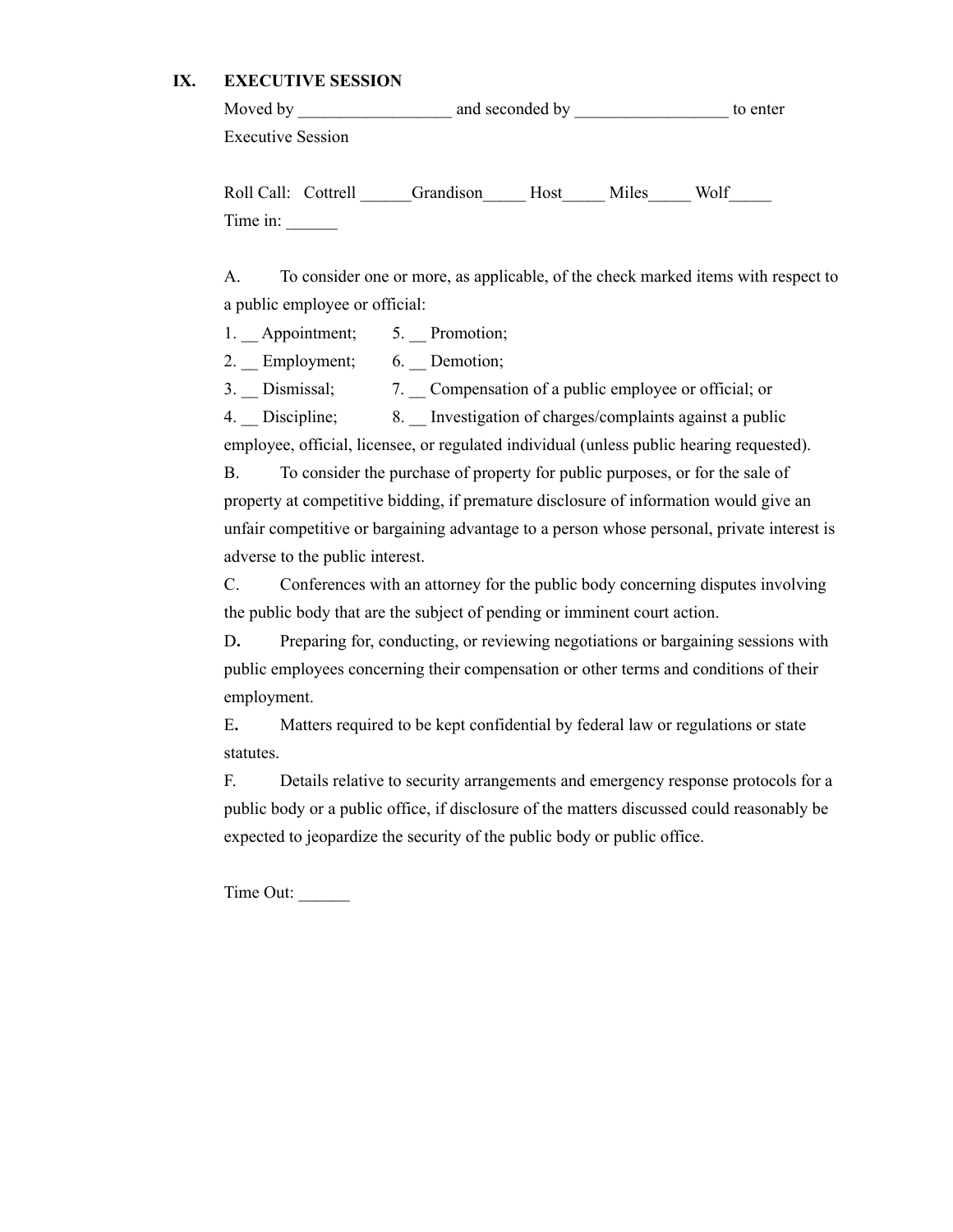### **X. ITEMS TO BE PULLED SEPARATELY**

| Motion | Second |
|--------|--------|
|        |        |

| Roll Call: Cottrell | Grandison Host | Miles | Wolf |  |
|---------------------|----------------|-------|------|--|
| Motion              |                |       |      |  |

#### **XI. TREASURER REPORTS AND RECOMMENDATIONS**

Motion by \_\_\_\_\_\_\_\_\_\_\_\_\_\_\_\_\_\_ and seconded by \_\_\_\_\_\_\_\_\_\_\_\_\_\_\_\_\_\_ to approve the following Treasurers items:

- A. Financial Report for the Month of January 2022 as presented.
- B. Payment of Bills as presented.
- C. Minutes of the Regular Board Meeting of January 10, 2022.
- D. 3-Year contract extension between Perry & Associates, the Auditor of State of Ohio and Claymont City School District for the audit of the Claymont City School District for the period of July 1, 2021 through June 30, 2024 for a cost of \$17,350, \$17,550 and \$17,750 for each respective year.

Roll Call: Cottrell Grandison Host Miles Wolf Motion\_\_\_\_\_\_\_\_\_\_\_\_\_\_\_\_\_\_\_\_\_\_

#### **XII. SUPERINTENDENT'S RECOMMENDATIONS**

Motion by \_\_\_\_\_\_\_\_\_\_\_\_\_\_\_\_\_\_ and seconded by \_\_\_\_\_\_\_\_\_\_\_\_\_\_\_\_\_\_ to approve the following Superintendent item:

A. **EMPLOY** the legal firm Pepple & Waggoner as Legal Counsel for the District.

| Roll Call: Cottrell | Grandison Host | Miles | Wolf |  |
|---------------------|----------------|-------|------|--|
| Motion              |                |       |      |  |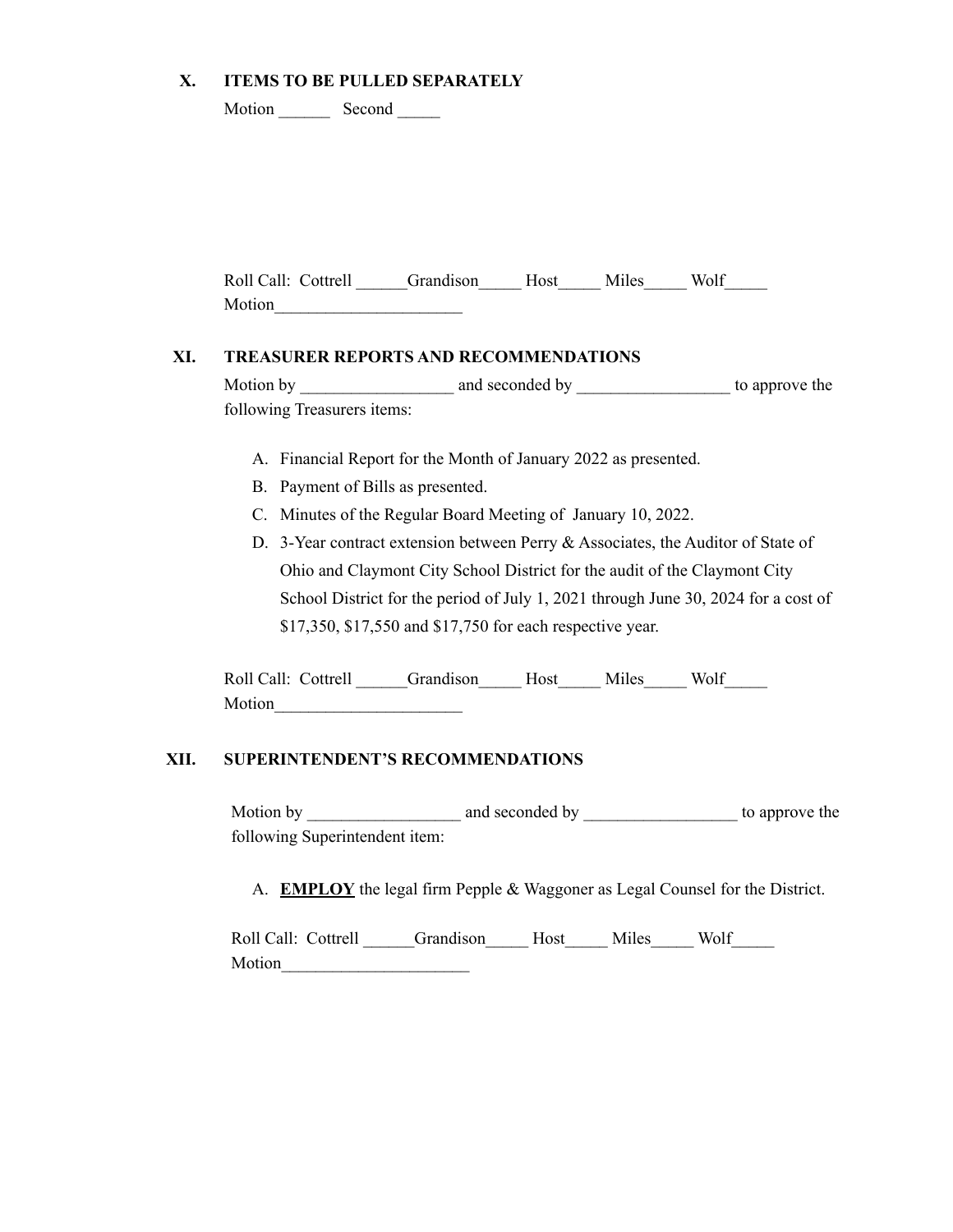| Motion by                       | and seconded by | to approve the |
|---------------------------------|-----------------|----------------|
| following Superintendent items: |                 |                |

- B. **AUTHORIZE** membership in the Ohio High School Athletic Association for the 2022 - 2023 school year; BE IT RESOLVED that the schools under Claymont City Board's jurisdiction agree to conduct their athletics programs in accordance with the Constitution, Bylaws, Regulations, Business Rules, interpretations and decisions of the OHSAA and cooperate fully and timely with the Executive Director's office of the OHSAA in all matters related to the interscholastic athletic programs of the schools. Furthermore, the schools under this Board's jurisdiction shall be the primary enforcers of the OHSAA Constitution, Bylaws, Regulations, Business Rules and the interpretation and rulings rendered by the Executive Director's office. The administrative heads of these schools understand that failure to discharge the duty of primary enforcement may result in fines, removal from tournaments, suspension from membership and/or other penalties as prescribed by Bylaw 11.
- C. **APPROVE** the three year administrative contracts for the following: Jodie Miles Assistant Superintendent/Curriculum Director Heather O'Connor Special Services Director
- D. **APPROVE** the 2022 2023 school calendar, as presented.
- E. **APPROVE** the usage of Title 1D Neglected money of \$4,280 to be used to fund part of after school tutoring.
- F. **APPROVE** the following compensation paid through the Elementary School Quality Improvement Grant at the per diem rate for attending a professional development on January 18, 2022.

| Denise Harmon        | Deb Keathley      | Kristen Metzger   |
|----------------------|-------------------|-------------------|
| <b>Ashlee Plotts</b> | Lisa Davis        | Joyce Mekok       |
| Richard Page         | Kendra Host       | Tayrn Householder |
| Lindsay Mecomonaco   | <b>Kelly Cook</b> | Kim Watkins       |
| Pat Gonzales         | Angela Grewell    | Julie Shaw        |
| Tonya Miller         |                   |                   |

G. **APPROVE** the following district ELA Curriculum committee members at \$20 p/hr:

Neal Phile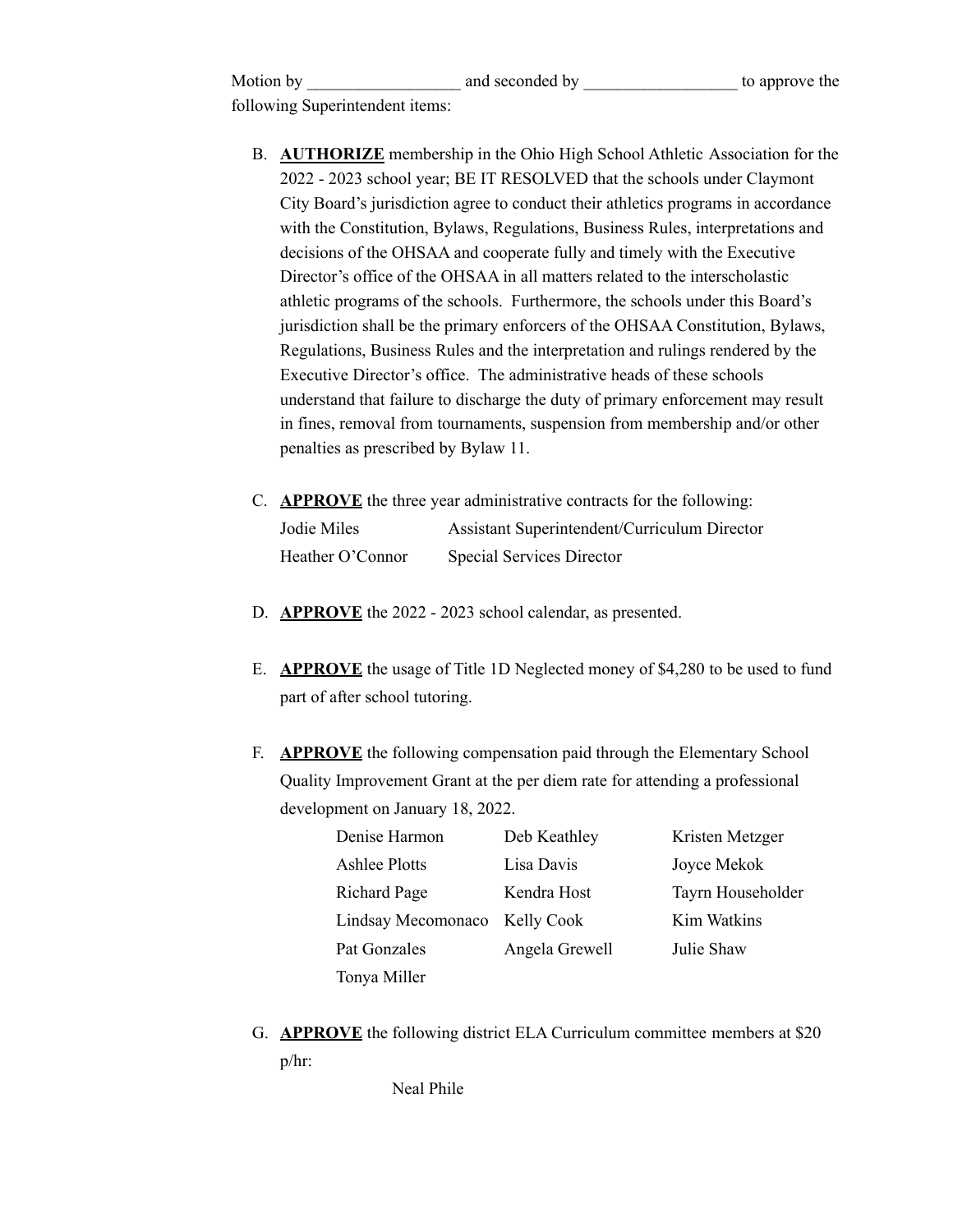- H. **ACCEPT** the resignation of Sara Pankuch as 2 Hr. HS Cook reactive to January 12, 2022.
- I. **APPROVE** the unpaid leave of absence for Susan Harris retroactive from January 31, 2022 through February 14, 2022.
- J. **APPROVE** the College Credit Plus Memorandum of Understanding for the school year 2022-2023 with Kent State University and Stark State College, as presented.
- K. **APPROVE** the Mustang Transportation contract at the daily cost of \$150.00 for the transportation to Day Integration for the reminder of the 2021-2022 school year.
- L. **APPROVE** Claymont City Schools to administer the paper Grade 3 State Test for the 2022-2023 school year.
- M. **APPROVE** the following 2021- 2022 School Year athletic supplementals pending proper license and credentials: Brian Watkins - Junior High Track Samantha Dorland - Varsity Softball Assistant Bryan Cox - Junior Varsity Softball
- N. **APPROVE** the following volunteers for the 2021-2022 school year pending license and credentials.

Bailey McBeth - JH Track Andrew Avery - HS Baseball

- O. **EMPLOY** Melissa Young as a permanent teacher substitute at \$125 per/day paid through ESSER funds, when school is in session, for the remainder of the 2021-2022 school year, retroactive to February 7, 2022.
- P. **RESCIND** the purchase of a 2023 Integrated CE S Bus at the cost of \$94,837 from Midvale Truck Sales & Service.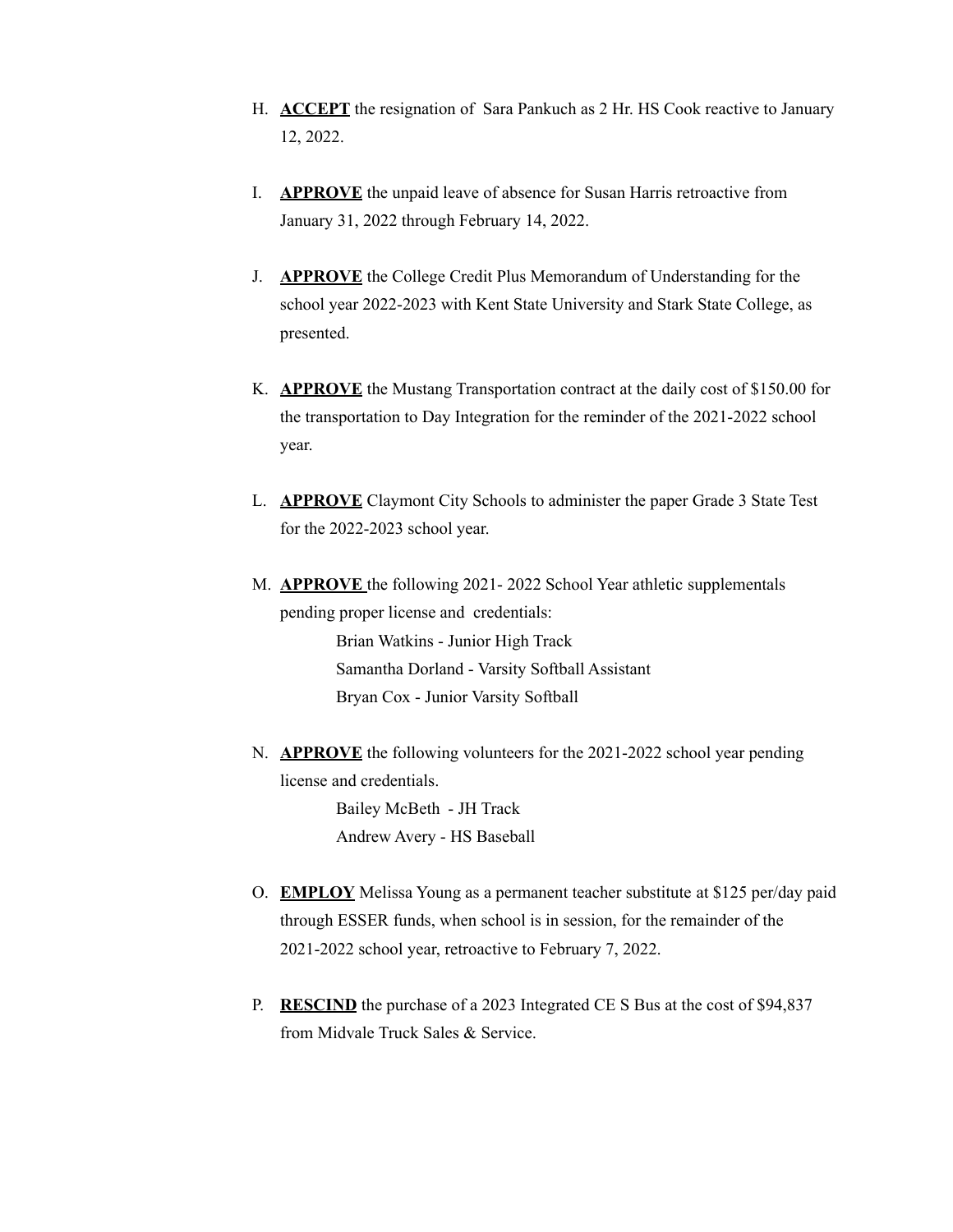- Q. **APPROVE** the upgrade with Transfinder Routefinder Plus for the amount of \$11,350.
- R. **GRANT** the authorization for the YMCA to use Claymont buses for the purpose of YMCA summer field trips.
- S. **APPROVE** the following substitute teachers, pending proper license and credentials for the 2021-2022 school year.

# **Certified**

Morgan Tantarelli - Effective February 1, 2022

# **Classified**

| <b>Name</b>                           | Educ.<br>Aide | <b>Bus</b><br><b>Driver</b> | Cook | <b>Secretary</b> | <b>Bus</b><br>Aide | Custodian |
|---------------------------------------|---------------|-----------------------------|------|------------------|--------------------|-----------|
| Adrien McKenzie                       | X             |                             |      | X                |                    |           |
| Morgan Tantarelli                     | X             |                             |      | X                |                    |           |
| Wendi Dorland                         | Χ             |                             | X    | X                | X                  |           |
| Michael Slorgie<br>Retroactive 2/8/22 |               |                             | X    |                  |                    |           |

T. **EMPLOY** the following individuals to a 90 day probationary contracts, pending proper credentials:

> Trisha Orr - 2 Hr. Cook at the HS, Step 0 Wendy Dorland - 3.42 Hrs. Bus Aide, Step 0

| Roll Call: Cottrell | Grandison Host Miles |  | Wolf |
|---------------------|----------------------|--|------|
| Motion              |                      |  |      |